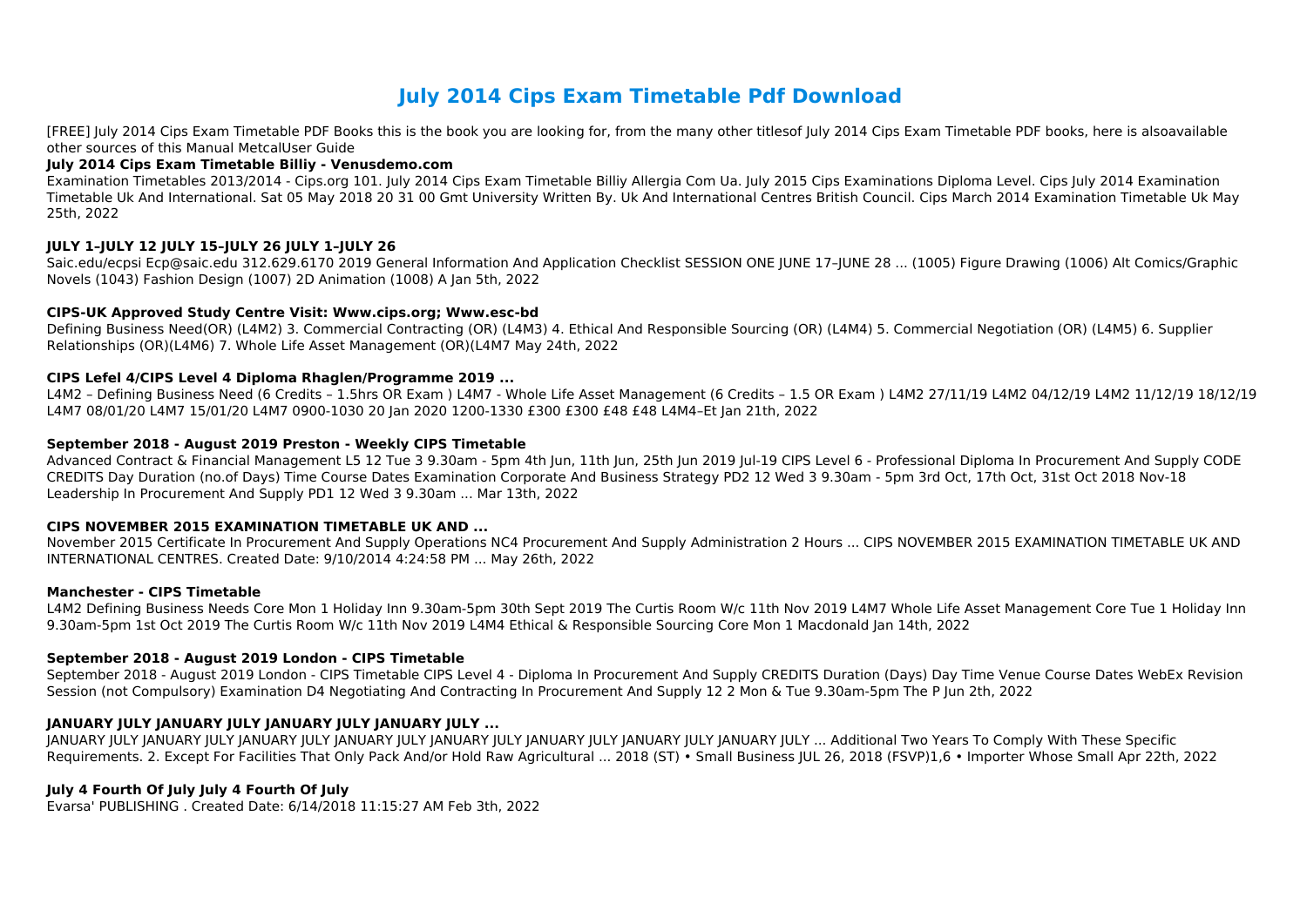# **(July 27) FREE (July 28) (July 30) (July 31) Wednesday ...**

Carmike Cinemas (Starlight 20, Muvico Sundial & Palm Harbor) 10 A.m. \$4 Marmaduke (PG) Muvico Centro Ybor 20 (Tampa) 10 A.m. \$4 Marmaduke (PG) Studio Movie Grill-Tampa 11 A.m. \$3 Monsters Vs Aliens (PG) \_\_\_\_\_ Cobb Theatres (Wesley Chapel, Clearwater, Lakeland & Feb 21th, 2022

# **March 2021 Sitting -Timetable ACCA Timetable | London**

ACCA Timetable | London Tu Th Tu Th Tu Th Tu Th 26 28 2 4 9 11 16 18 Online - Daytime Tuition Course Online - Daytime Tuition Business And Technology (F1) Jan February Location Tutor 15:00 - 17:00 Online David Time IMPORTANT: This Timetable Is Correct At The Time Of Printing, But Is Subjec May 22th, 2022

# **EXAM 687 EXAM 688 EXAM 697 MCSA EXAM 695 EXAM ... - Microsoft**

For Microsoft SQL Server EXAM 464 Developing Microsoft SQL Server Databases MCSE Data Platform EXAM 466 Implementing Data Models And Reports With Microsoft SQL Server EXAM 467 Designing Business Intelligence ... Architecting Microsoft Azure Infrastructure Solutions ★ Earns A Specialist Certification Jan 9th, 2022

# **EXAM 687 EXAM 688 EXAM 697 MCSA EXAM 695 EXAM 696 …**

Administering Microsoft SQL Server 2012 Databases EXAM 463 Implementing A Data Warehouse With Microsoft SQL Server 2012 MCSA SQL Server 2012 EXAM 465 Designing Database Solutions For Microsoft SQL Server EXAM 464 Developing Microsoft SQL Server Databases MCSE Data Plat Feb 7th, 2022

# **JULY 2020 FINAL YEAR EXAM TIMETABLE B.A ENGLISH Date …**

14.08.2020 4 Bat45 Tamil Ilakkiya Varalaru - Ii 17.08.2020 4 Bat44 Thandiyalankaaram 20.08.2020 4 Bat43 Kaapiyangal Timings: An (02.30 Pm – 05.00 Pm) Date Sem Subject Code Subject 08.08.2020 3 Lt301 Tamil-iii 11.08.2020 3 Bat34 Yaapparungalakkaarigai 14.08. Apr 22th, 2022

#### **Exam Timetable 2020 Exam Date Day Time Subject Board Unit ...**

08/06/2020 Monday 08:45 Maths OCR Paper 3 1h30 09/06/2020 Tuesday 13:00 Music Edexcel Paper 1 1h45 10/06/2020 Wednesday 08:4 Apr 25th, 2022

#### **GCSE Timetable Summer 2020 - First Draft Exam Exam Date ...**

18/05/2020 AQA GCSE 8035/1 Geography Geography Paper 1 AM 1h 30m 18/05/2020 OCR GCSE J316/04 Drama Performance And Response PM 1h 30m 19/05/2020 AQA GCSE 8300/1F And 1H Mathematics Mathematics Paper 1 (non - Calculator) (both Tiers) AM 1h 30m 19/05/2020 AQA GCSE 8063/2A, 2B, 2X And 2Y Jun 12th, 2022

#### **SUMMER 2014 GCSE EXAM TIMETABLE**

45mins EDEXCEL Russian Listening Morning 8.45am 55mins EDEXCEL Russian Reading Afternoon 1.15pm 1hr 30mins EDEXCEL Graphics: Knowledge & Understanding Morning 8.45am 1hr EDEXCEL Physics Foundation: Unit 2 Feb 19th, 2022

#### **CIPS SCHEDULE FEBRUARY 2021 MAY / JULY 2021**

Procurement And Supply L3M5 - Socially Responsible Procurement 6 Mar - Jul 27-Mar-21 3-Jul-21 12 – 16 July, 2021 Saturday 8:00am - 11:00am SAT Online CIPS - Diploma In Procurement And Supply L4M1 - Scope And Influence Of Procurement And Supply (New And Continuing Students) 12 Mar 24th, 2022

# **July 1st Jane Paglianti July 10th Mildred Fromm July 28th ...**

Scheduled For Beautician Services! Appointments Are Available On Thursdays And Fridays. Hope You Have A Great Month! Sara Zoelle, Life Enrichment Director: 262-512-2803 Szoelle@co.ozaukee.wi.us Trea Rosser, Visitation Coordinator: 262-512-2804 Feb 8th, 2022

# **July 8th: Donna H. July 19th: Donald S. July 20th: Jeanette K.**

7/1 Lemonade Stand Fundraiser | 12:00-5:00 7/2 USA Proud Flower Pen Making | 11:00 7/5 Communion & Rosary | 11:00 7/6 Art Therapy W/Ellen| 11:00 7/7 Birthday Bash | 2:00 7/8 Patriotic Shortcake & White Whip | 2:00 7/8 Resident Council | 3:00 7/11 American Spirited Cooking Jan 23th, 2022

# **July 12 July 19 July 20 - Club Meeting, 5 Pm, Spring Creek ...**

Cowtown Mopars Performance Team Place PO Box 162413 Fort Worth, Texas 76161-2413 Rush To: Postage Here UPCOMING EVENTS July 12 - Cowtown Cars And Coffee, 8 Am To 12 N, FW July 19 - Christian Classic Cruisers, 5 Pm, N. Richland Hills July 20 - Club Meeting, 5 Pm, Spring Creek BBQ, Bedford 7740 N. E. LOOP 820 Feb 2th, 2022